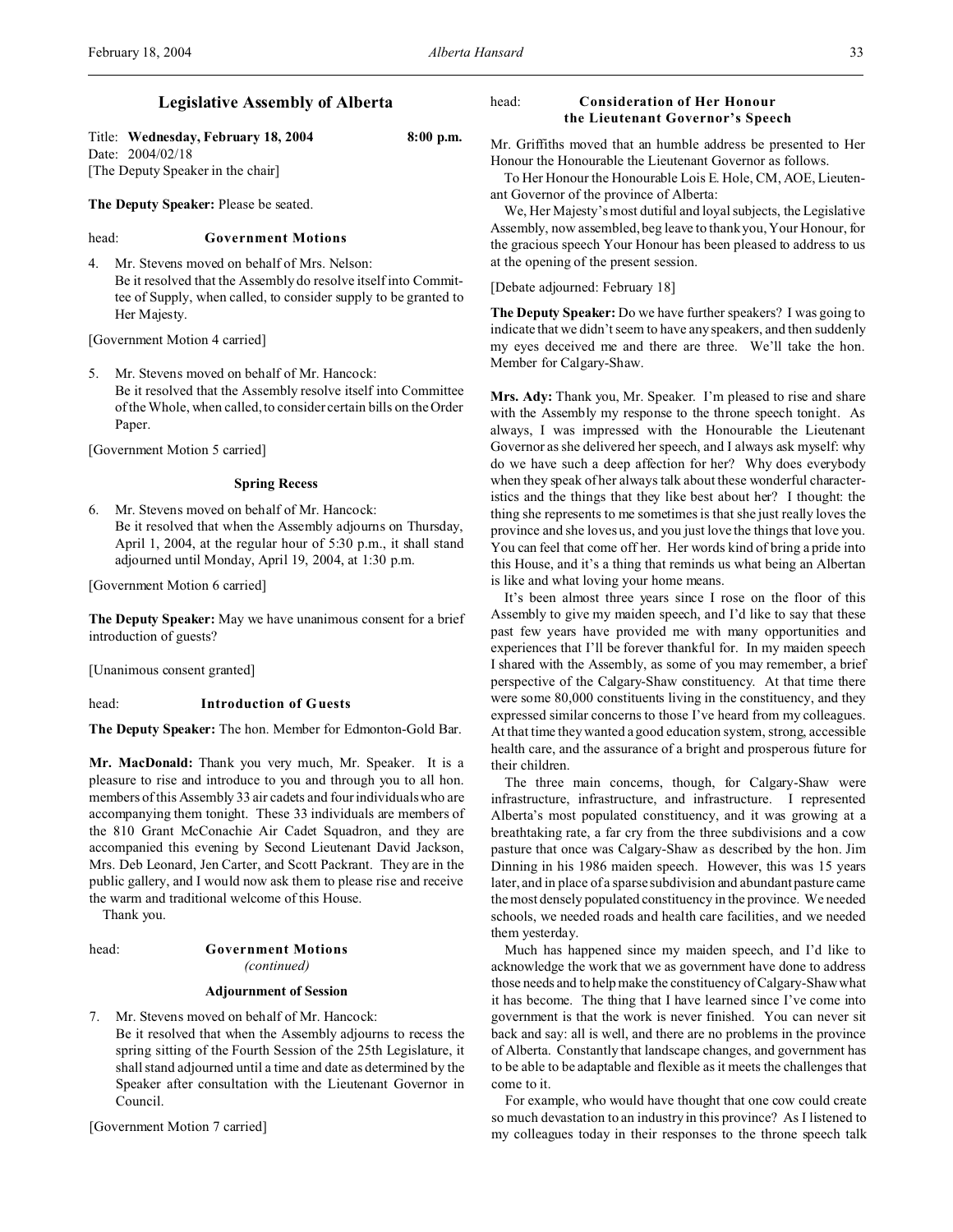about their areas, I have great sympathy for them as they are dealing with changes in their constituencies that they never anticipated and with families that are looking at lifestyles changing, industries, homes. So I have great sympathy for them. The thing that it has taught me is that as government you can't relax. You have to always be mindful of the challenges that are coming and be ready to meet those. But I think it's also important that we not spend all of our time on today's problems, that we take just a moment and we pause and we recognize the things that we have received in government and what government has been able to do for us and that we be grateful for those things.

Government has done a lot of work in the Calgary-Shaw constituency. It has successfully laid the foundation that will allow the communities and families within the constituency to flourish as Alberta enters its second century. Over the past three years we have announced or opened nine educational facilities, including six new elementary and middle schools, a private school, and two high schools. That is not an insignificant number of educational facilities, and that's just in the south end of Calgary. So I think that government has done a great deal of work and that we should be able to look back on that and acknowledge what has been done.

The traffic tribulations have been eased with the construction of the extension of the Deerfoot Trail. In this month's newsletter I was saying to my constituents that everybody in the constituency is saying, in whispers almost, how much better our life has become since the Deerfoot Trail extension opened. We went from bogged down and miserable to almost overnight going back to something that is reasonable. My constituents could tell immediately that the Deerfoot Trail extension had opened. It fundamentally changed the quality of their lives in the south end of the city of Calgary, and we want to say that we're grateful to government for the work that they did on that.

In June an urgent medical care centre will open in Sundance, part of the new SouthLink health centre. For the first time in Calgary when we need stitches at night or someone breaks a bone, we don't have to go necessarily to the emergency wing and try and triage ourselves between people that are having serious health concerns such as heart attacks. We'll be able to access this new health centre, and it'll open this June. It's a wonderful example of a P3 partnership in the province of Alberta. As well, the Calgary health region has acquired land for a hospital south, by the community of Cranston. I can assure you that you will hear me as well as my colleagues discuss this project in the future as we work toward its approval. This adds to the two health care facilities that opened in Calgary-Shaw over the past three years.

We must also not forget the 18 local projects that are government supported through the community facility enhancement program and the community initiative programs. These projects range from recreational complexes to playgrounds to community centre renovations.

They're all amazing contributions and accomplishments, and I'd like to take this opportunity to thank the Alberta government on behalf of the citizens of Calgary-Shaw for their attention to the needs of the constituency. I came into the office with a long wish list, and many of the concerns have been answered by this government. It's no surprise to me that the rest of the country has figured out that Alberta is a wonderful place to live. They are coming and they continue to come in record numbers not just to Calgary-Shaw but to many constituencies in this province, and this work will go on.

## *8:10*

As we commence the Fourth Session of the 25th Legislature, we continue to build on the commitment the government embarked on

12 years ago. To ensure Alberta's continued success and prosperity, the government has developed a 20-year plan. This plan will build on Alberta's first hundred years and take us into the province's second century equipped to excel locally, nationally, and internationally. The four pillars that were discussed during the throne speech encompass much of what has contributed to Alberta's overwhelming success over the past hundred years. They will act to further advance the province in what has made it so successful. I'd like to commend the government on committing to these long-term goals and ensuring that Alberta's future will be bright and rich.

A substantial portion of Calgary-Shaw's constituency is represented by some 25,000 children within this constituency looking for this government to make the choices that will ensure them educational opportunities, jobs, a healthy environment, and a successful, prosperous province. That's what they heard yesterday in the Speech from the Throne, and I commend the government on making those choices. It's now up to us to follow through and make that future a reality.

The Alberta centennial education savings plan is an investment in Alberta's children, and it encourages parents to plan for their children's future. I am the mother of four children, three of them at the age of advanced education with one more joining them in a year, and I know that planning for your kids' educational future is critical. This plan will help encourage that investment and will undoubtedly contribute to the future success and well-being of Alberta's children, but also, as the Premier said in remarks about this, the Alberta centennial education plan is an exciting way for Albertans to support and encourage children to pursue further education and help ensure future success. It is fitting that the end of the province's first century be marked by an investment in the children who will carry on the Alberta advantage in the second century. I find this an exciting venture that the government is heading into.

The Alberta centennial education plan is an investment in Alberta's children that encourages parents to plan. It is important. This investment will undoubtedly contribute to future success well into the future. The government has made education a top priority in its 20-year plan. That bodes well for the 25,000 children living in Calgary-Shaw as well as for the children that live throughout the province. They are, after all, the leaders and the workers of tomorrow and the ones that will be taking care of us when we're no longer able to.

The government's support of the recommendations from Alberta's Commission on Learning is also important to the education of Alberta's children and the families of Calgary-Shaw. Five hundred copies of the report were distributed from my constituency office alone last year. I had the privilege of meeting with parent councils at schools throughout the constituency to discuss the recommendations, and I think that some of the more interesting moments I've spent in government I spent listening to those parents as they talked about what they wanted to see education look like in the future of this province. Some of the recommendations have been carried out, but it's also important that we continue to study and implement the remaining recommendations to ensure that every Albertan has the opportunity to take part in Alberta's educational opportunities and excel while doing it.

Finally, I would like to commend the government on their commitment to continue with the centennial capital plan, which addresses infrastructure concerns in the Calgary-Shaw area but also throughout the province. We know that people will continue to come to this province because we've set in place those things that make this province successful. People are attracted to success, and they will continue to come. We can make all the promises we want concerning education and health care, but those promises are empty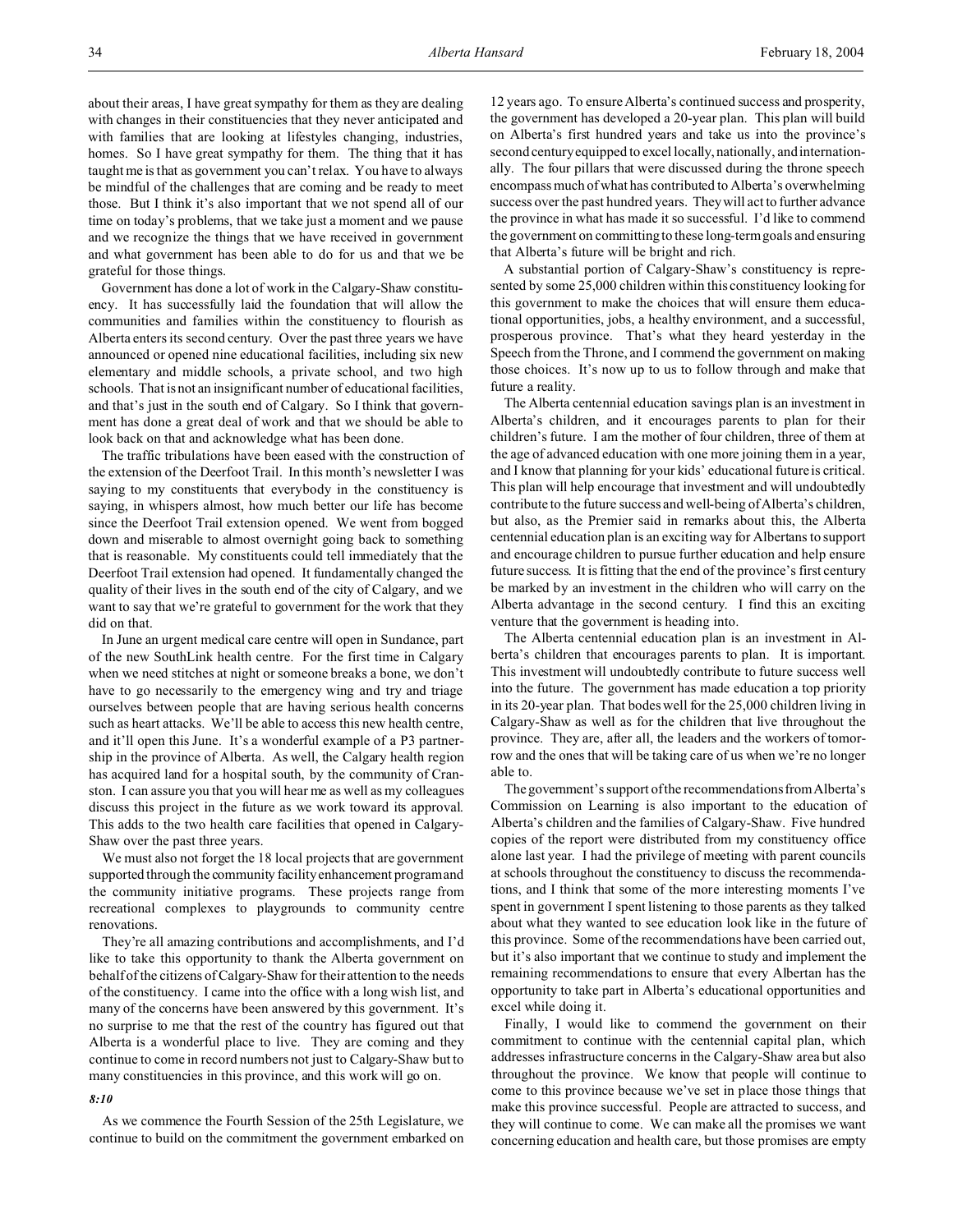without schools and health care facilities to make them a reality.

In closing, I would like to take just a moment to thank my colleagues for their support and their friendship over the past three years and express my most sincere appreciation to the government for addressing the many needs that I expressed in my maiden speech. Calgary-Shaw is a constituency built on strong families of all shapes and sizes. That strength is seen throughout this province, and it is apparent that the province is committed for the next 20 years to ensuring that things will only get stronger.

Thank you, Mr. Speaker.

**TheDeputy Speaker:** Hon. Member for Olds-Didsbury-Three Hills, were you wishing to ask a question of the hon. member, or is it okay to go on?

Okay. The hon. Member for Edmonton-Gold Bar.

**Mr. MacDonald:** Thank you very much, Mr. Speaker. It's a pleasure to rise this evening and participate in the Speech from the Throne that was delivered by Her Honour on Tuesday, February 17. Certainly, whenever one is sitting here and watching the parade of people entering the Assembly, one would be left with the impression that this is an open and a transparent government. The doors are opened and many people from many walks of life enter the Assembly, and unfortunately we don't see or hear from them again until the next Speech from the Throne. Sometimes I think that the interests of Albertans would be better served if, perhaps, a little of this space were allocated on a daily basis for the taxpayers.

We on this side of the House listened with a great deal of interest to this plan. It was an extension of what the hon. Premier had said in his television address, and I forget exactly how much that cost the taxpayers, but it was a significant amount of money. It's wonderful to talk about Alberta's second century, which will unfold next year. We're talking about our proud history and a promising future, and certainly the first 100 years for this province have been proud.

There have been significant achievements not only in this province but in this province's role in the country, and it is a role, I hope, that will continue to develop. At the end of another 100 years of this country's history I am certain that Alberta will be playing a leading role. Despite some of this government's policies I think this province will grow and it will prosper, but it will certainly change from a province which is reliant upon natural resources, which are depleting, to a province which will rely upon a public education system that is used to produce economic wealth, an education system that would be accessible to all.

The first criterion of a good education system, Mr. Speaker, is accessibility. Unfortunately, in this province we are rapidly becoming a place where not everyone who has the ability can go to a postsecondary institution. I would caution all members of this Assembly to reflect on this, and perhaps we can make further improvements so that each and every student that has the ability and wants to go can improve themselves through the education system.

The education system has to be accessible, and it has to be affordable. The best way to do this is, of course, through a public education system just as the best way to deliver the maximum amount of health care to the most number of citizens is through the public health care system. We can't allow our public health system and our public education system to be eroded by a government that seems to think that privatization is the answer to everything.

#### *8:20*

Now, the hon. member who spoke previously, Mr. Speaker, talked about the 20-year plan. Twenty-year plans are fine, but this government has overlooked the fact that because of electricity deregulation we don't even have a 20-week plan in this province as far as the planning for electricity transmission expansion goes or the expansion of our generating capacity. We can talk about 20-year plans and we can talk about the future, but we can't talk about that with this government's electricity deregulation plan because there was no long-term planning. If we're going to talk about planning for Alberta's future, well, then, we should also be talking about our future as far as the electricity grid goes, and that has not been done. It has been a major policy failure. There is no mention in this throne speech about unplugging electricity deregulation.

In fact, we're talking about bills. We talk about a lot of bills in this Assembly. We're already talking about bills 2, 3, 4, 5, 6, and 7. This government has forgotten about the really important bills for Albertans, and that's their natural gas bill at the end of every month, their electricity bill at the end of every month, their insurance bill, the bill for their children's tuition fees, the increasing number of tax increases. They may call them user fees; I call them tax increases, Mr. Speaker.

I received my car registration the other day. It's gone up. Look at the bills seniors have to pay. We've got long-term care costs. We have CHOICE programs that are now being paid for partially by the seniors. There is no end to the bills that because of this government's policies consumers – Albertans, citizens, taxpayers; call it what you like – are having to pay. This document does not mention those bills, those bills which Albertans are telling us they are most concerned about. In fact, in our constituency of Edmonton-Gold Bar we had a town hall meeting last week to hear directly from the citizens exactly what they want this government to do. It would be a great centennial gift to the citizens if this government were to simply say: we were wrong; we're unplugging electricity deregulation. This has not worked. It is the biggest public policy failure in the history of Canada. That's what they would like to see.

They would like to see some sort of control on skyrocketing insurance costs, but there's no mention. There's no mention of auto insurance in this document, Mr. Speaker.

How are we going to deal with the high cost of natural gas over the long term, over the 20-year period? No mention of that either.

In fact, I would have to say, you know, that this is really a lite document. It's a lite document, and it's the first piece of campaign literature that the public, the citizens of this province, are seeing before the next provincial election. I consider this nothing more than campaign literature, and unfortunately it had to be financed by the taxpayers. If the Progressive Conservative Party wants to produce campaign literature, I think they should do it out of their ample budget because they do have, as far as I know, a lot of money. They have plenty of money.

Now, Mr. Speaker, there are some other issues, I'm sad to say, that were not addressed, and one of them is connected to the high tuition costs. Everyone knows the crisis that has occurred in rural Alberta as a result of BSE. Alberta has several vacancies in the medical professions for individuals who are trained to perform the tests for BSE, chronic wasting disease, and other transmissible diseases. Now, there's a shortage of these veterinary pathologists around the world, and many of them are snatched up by the private sector, who pays better and provides better benefits and better working conditions. For the sake of food safety the government needs to increase the salary and benefits of these professionals in order to be able to compete in the world market for these much-needed people.

We have to attract young people into these professions. I don't know; maybe the hon. minister has a plan that is going to attract, for instance, the brightest and best in the 4-H club movement to these professions. Hopefully, that's going to happen, but we not only have a shortage of veterinary pathologists, we have a shortage of trained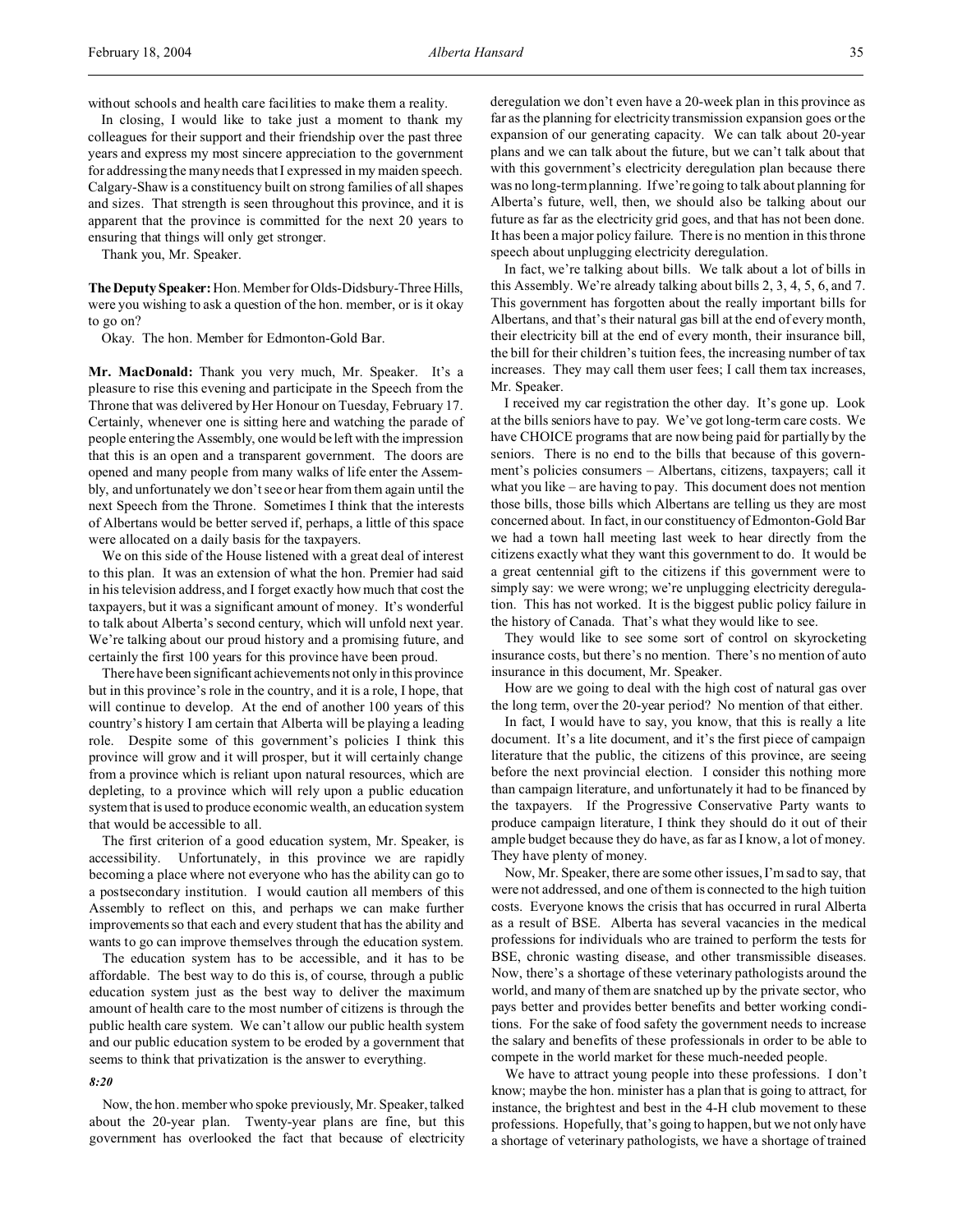surgeons, we have a shortage of registered nurses, and we'll probably again have a shortage of teachers. This in my view is called long-term planning to deal with these shortages. We just can't keep jacking up the tuition fees and then scratch our heads whenever we have shortages of some of these skilled and much-needed professionals.

Now, intensive livestock operations. We've had a number of debates in the past in this Assembly on ILOs, and there have been several instances where communities have been torn over the establishment of these intensive livestock operations, or confined feeding operations, in Alberta. Hardisty was one such example, and there are also serious concerns in the Valleyview and Grande Prairie regions. The government brought in the Agricultural Operation Practices Act in order to standardize the approval of these facilities across the province; however, as I understand it from calls to the office, there are serious flaws in that act, and I don't see anything to address that in this throne speech.

There is the improper safeguard for the environment. There are water concerns as well as air pollution concerns which remain, and I would like an explanation from the members across the way as to how the provincial water council, which is to be established to help manage the resources for future generations of Albertans, is going to deal with this issue, Mr. Speaker. These facilities are not required to undergo health impact assessments to ensure that Albertans close to these operations but also at greater distances are not affected by them.

There have also been concerns expressed about the expertise of the officers who examine the lagoons. There was one case where an officer approved a lagoon in an area where the soil content was 50 per cent sand. Further, it was located near an aquifier. These sorts of rubber-stamp approvals . . .

### **Dr. Taylor:** Aquifer.

**Mr. MacDonald:** I stand corrected. I'm really glad to see that the hon. minister is awake. That's certainly a change, Mr. Speaker.

Communities are the ones that have to live with these operations. They should be the ones to have the final say as to their approval or expansion.

In conclusion, Mr. Speaker, there is a sense in this province that it's time for democratic renewal. This Bill 7, the Senatorial Selection Amendment Act, 2004, is a start. One could call it a start, but it's certainly not what we need in this province. Several provinces such as B.C. and New Brunswickhave started consultation on changing the electoral system in favour of a system which better reflects the true wishes of their respective citizenry for representation. For instance, if we had representation by population, there would be a lot more Liberals and there would be a lot more New Democrats in this Assembly and a lot less Conservatives. I think you have the best government whenever you have a strong opposition regardless of which level of government you're at, Mr. Speaker. There's no mention of a gift to the citizens of this province in their next 100 years in Confederation of even going back to the system we had previously, which was a form of representative elections.

Thank you.

*8:30*

**The Deputy Speaker:**No indication of questions. Hon. Member for Edmonton-Highlands, a question?

**Mr. Mason:** Thank you very much, Mr. Speaker. I have a question for the hon. Member for Edmonton-Gold Bar. I'm wondering: does he think that Bill 1 will provide the framework for people to begin afford all of the tuition increases between now and the time their children enter university?

**Mr. MacDonald:** Certainly, that is a very good question because if we look at the children that are born next year, by the time they enter university, they're going to need close to \$92,000 to get a four-year degree. A four-year degree. Now, this amount of money will probably buy a few books. It's a start. It's a very modest start, but we would be better served, I believe, with a freeze of tuition fees. We can freeze car insurance premiums. Why can't we freeze tuition fees? Why can't we make postsecondary education accessible and affordable? But it's a gesture. Perhaps it's an admission of guilt by this government that they have allowed tuition fees to skyrocket and many people cannot afford them.

In conclusion, hon. Member for Edmonton-Highlands, I would have to say that many of the citizens will not be able to set aside any money for their children's education as the government had planned because they need it all for their electricity bill, their natural gas bill, and if they can afford a car, to insure it.

Thank you.

**The Deputy Speaker:** Hon. Member for Calgary-West, a question?

**Ms Kryczka:** Does it have to be a question, Mr. Speaker?

**The Deputy Speaker:** Or a comment.

**Ms Kryczka:** A comment? Yes, I would like to make a comment. I heard the Member for Edmonton-Gold Bar make a comment on bills, bills, bills. He made specific reference to the long-term care increase for seniors, and as the member well knows, though, there has been no real increase in long-term care rates in Alberta since 1994. By far we have been for many years the lowest in Canada, and even with the increase that we recently had, we are still among the lowest, if not the lowest, in Canada. I would say that if you want to look at a glass that's half full rather than half empty, I feel that our seniors and those who are in long-term care situations had a great deal for many years, but it was catch-up time. We all want quality of care, and quality of care costs.

Thank you.

**The Deputy Speaker:** Do you want to respond to the comment?

**Mr. MacDonald:** Yes. Mr. Speaker. I would like at this time to remind the hon. Member for Calgary-West that this government has been slowly but surely eroding the benefits from the seniors in this province, and it's got to stop. Seniors can no longer afford to take these insensitive hits from this government. Seniors have been nickelled-and-dimed by this government for the last 10 years, and they cannot afford any increase in their long-term care rates. I'm sorry; many seniors in the community that I represent in this Assembly are appalled at how this government is treating them.

Thank you.

**The Deputy Speaker:**The hon. Member for Edmonton-Rutherford.

**Mr. McClelland:** Thank you, Mr. Speaker. I wonder if the Member for Edmonton-Gold Bar could share with the House his mathematics and how he came to the conclusion that a four-year undergraduate degree was going to cost over \$90,000 in 17 or 18 years. It would be some interesting mathematics to try to figure out how to make that particular investment.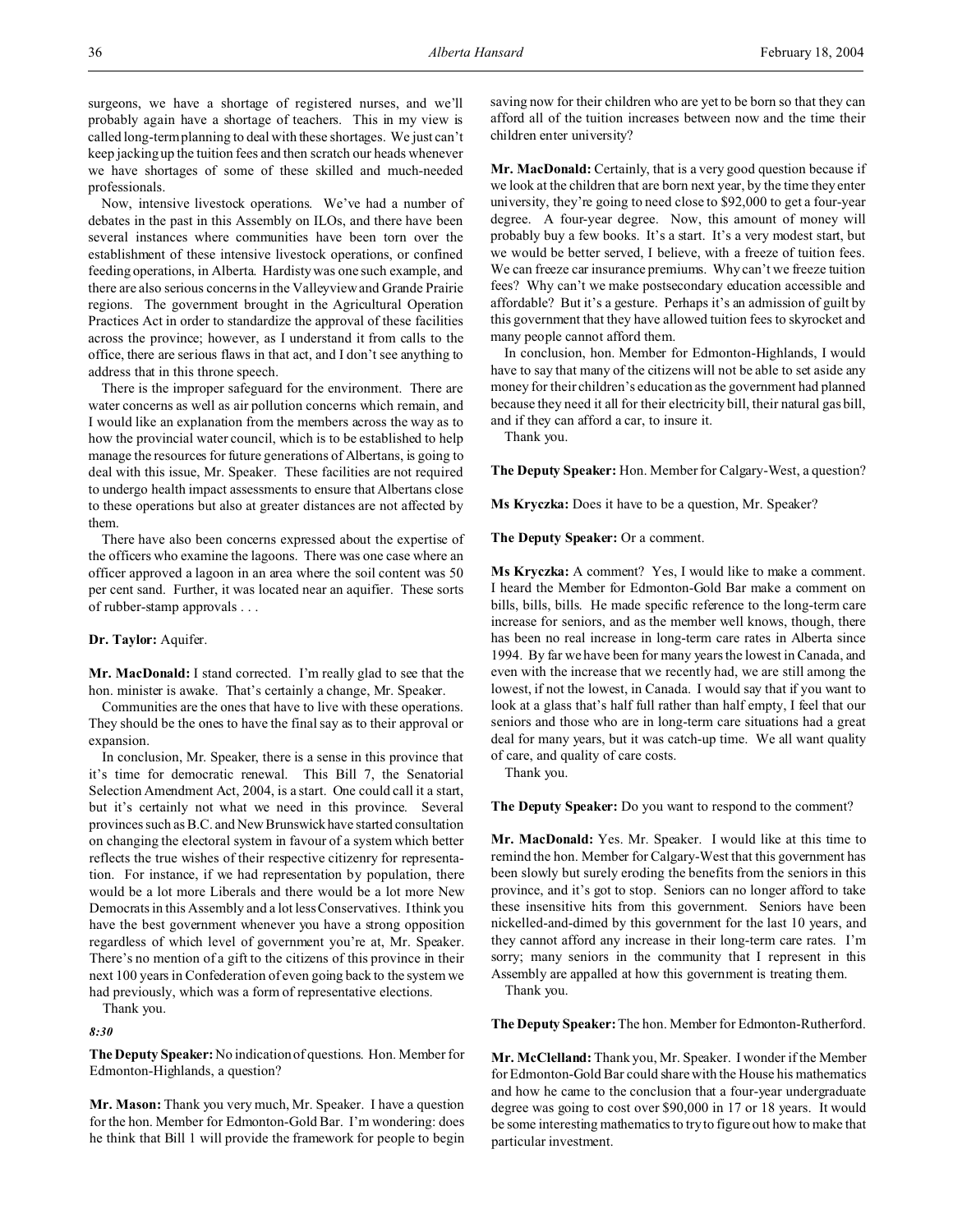While the member is on his feet, perhaps he can explain to the House, if deregulation of electricity has been such a startling failure in his eyes, how it is that we end up with over 30 per cent more surplus power in the province with a price per kilowatt hour that is lower than virtually every other jurisdiction in Canada, and why we have not one cent of public investment in that extra generation capacity, we haven't had a brownout, industry is growing, consumers are gradually shaking out the problems.

**The Deputy Speaker:** Hon. member, you're unable to respond. That's the rules of the game. You have the five minutes.

I wonder if the hon. members would agree to briefly revert to Introduction of Guests.

[Unanimous consent granted]

## head: **Introduction of Guests** *(reversion)*

**The Deputy Speaker:** The hon. Member for Edmonton-Glengarry.

**Mr. Bonner:** Thank you, Mr. Speaker. It gives me a great deal of pleasure this evening to introduce to you and through you to all members of the Assembly Dr. Paul Grundy. He is a parent of children in Belgravia elementary school, Vernon Barford junior high school, and Ross Sheppard high school. Accompanying him this evening is Dr. Robert Price, who is a parent of a child in Belgravia elementary school, as well as Preet Sara, who is with the Action for Education committee. They are seated in the members' gallery, and I would now ask that they rise and receive the traditional warm welcome of the Assembly.

## head: **Consideration of Her Honour the Lieutenant Governor's Speech** *(continued)*

**The Deputy Speaker:**The hon. Member for Grande Prairie-Smoky.

**Mr. Knight:** Thank you, Mr. Speaker. It is indeed with pleasure that I rise this evening to respond briefly to the Speech from the Throne and particularly as it relates to northern and northwestern Alberta. As many are already aware, the north is in the beginning stages of some critical world-scale developments that will meld with past success to define this province as a dynamic player in North American and global political and industrial jurisdictions. This throne speech, with its four key pillars, speaks volumes to our confidence and ability as we plan for the next two decades in this province.

Allow me, Mr. Speaker, to take a moment to look back at a few of our previous successes and connect them to this encouraging throne speech and that to our bright, positive future. Innovation is no stranger to Albertans and certainly not to northerners. OSTRA, the Alberta Oil Sands Technology and Research Authority, was a program initiated by Shell and the Alberta government, and they started with the underground oil sands in the area just out of the town of Peace River, a little east of Peace River, and worked there on steam-assisted drainage, in those days called huff and puff. Those meagre beginnings about 24, 25 years ago have resulted in some tremendous, tremendous potential for the province of Alberta in the SAGD recovery of oil sands in north and northeastern Alberta.

Mr. Speaker, another example of innovation is the new biomass generator that we see in place in Grande Prairie, start-up to be commencing in April, where we'll produce about 50 megawatts of power from biomass that used to be burned as waste from the fibre industry.

On the Peace River we have a run-of-the-river weir that is now being re-permitted or at least the application is being reassessed. Again, run-of-the-river, a more or less benign operation with respect to the environment, producing 80 megawatts of much-needed power in Alberta's northwest.

We've seen advances in engineered wood products. The first off export line cryogenic or deep-cut plant to remove natural gas liquids from sales gas, done in northwestern Alberta about 35 miles west of the city of Grande Prairie. Again, innovation, Mr. Speaker, that keeps Alberta at the lead of this industry in North America and certainly in the world. Directional drilling technologies are certainly another one. Livestock diversification programs, which, although I do admit are under siege at this moment, still – still – have opportunity and do show promise. One of Alberta's ads could read: innovations are us.

*8:40*

Mr. Speaker, as we move to leading in learning, I believe that the Learning Commission, the first full review of the education system in Alberta that was undertaken in more than 30 years, was much needed and well received certainly by educators, by most parents in Alberta, and I believe by most members of this government. What we need now and what we have and what I believe we have is the courage to move ahead with the recommendations contained in that report. Things like the new funding framework and new funding for postsecondary schools and a capital plan in place to replace and modernize schools are things that will keep Alberta at the lead in learning.

We don't have to look far, Mr. Speaker. The information and the writing is everywhere, in newspapers, certainly in reports from school boards across the province, that shows that Alberta produces some of the best students in the world. Our system is rated one of the best in Canada in a report from Stats Canada, and Alberta students continue to score amongst the highest marks in the world on reading tests and certainly close to the top with respect to science and mathematics. Those initiatives that have been brought forward by this government will stand Alberta in good stead as we look ahead to our next 100 years.

Mr. Speaker, the global marketplace is another initiative in which Alberta, with its very, very strong leadership both from our Premier and from the Minister of Economic Development, is moving out – we are moving out – into new areas, into areas where we have traditionally had good markets. Our success is phenomenal. Albertans can be found working and contributing on every continent on the globe, and that, I believe, for a place the size of Alberta, 3 million people, is remarkable.

I would like to touch a bit on the contribution of Albertans globally in areas such as medicine, energy, agriculture, forestry, and the environmental and hydrology fields. Closer to home, Mr. Speaker, we continue to explore ways to increase the capabilities to supply North American energy markets. We have in place, soon to be brought into action I believe, the Alaska/Alberta bilateral task force. These initiatives taken on by the Premier of the province of Alberta in conjunction with contemporaries in the areas where we trade and do business will assist us as we move forward with a number of our large projects that will again enhance the province of Alberta. Certainly, the Alaska gas pipeline and Northern Gas have to come to mind as major initiatives that will play quite large in the future of Alberta and certainly in the prosperity and competitiveness in North America.

Mr. Speaker, another area where we have certainly something to be thankful for is Alberta's fibre resource. In northwestern Alberta the fibre resource is an extremely important part of our economic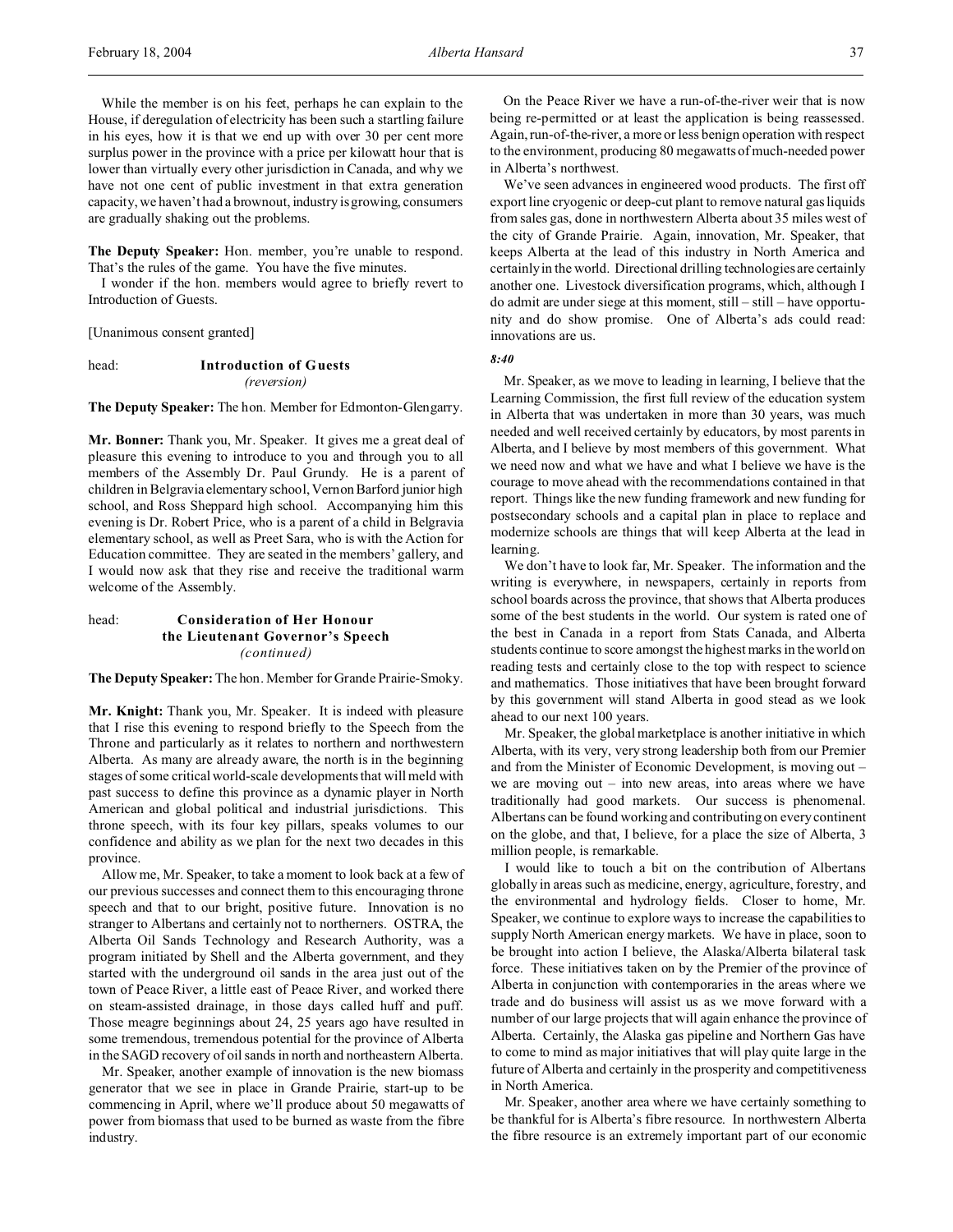diversification program. In very recent times the Alberta government, again through leadership, through the leadership of our Minister of Sustainable Resource Development, took steps to reallocate some of the fibre available in northwestern Alberta. This reallocation took place in a fair and open market, in an auction that returned a very fair return to the province of Alberta for the resource. It encourages industry to build and rationalize to meet market demands. Markets connected to fibre sales send positive signals to international traders and will assist us with resolutions to trade barriers.

With respect to Alberta being the best place to live, work, and visit, we need only look again at some of the forward-looking comments that are in the throne speech and connect them again to things that we have done in the province of Alberta. We are building and have built strong and safe communities in the province of Alberta. We have, Mr. Speaker, in front of us the Traffic Safety Act that helps to make Alberta's roads safer. We've invested in an organized crime unit to help make Alberta's communities safer. We have continued to invest through the centennial legacy program in libraries, galleries, performing arts centres, and places that certainly will in the future increase our quality of life in this province and the quality of life for young people that start out to build families and build a future for themselves in Alberta.

So, Mr. Speaker, rather than maligning what has been brought forward and presented in this Assembly with respect to the most recent throne speech, I find many positive things in the document. I look forward to working with my colleagues and working with the government to see to it that the initiatives that are laid out in this throne speech are committed to and come to fruition through this and successive governments.

Thank you, Mr. Speaker.

#### **The Deputy Speaker:** Questions? Comments?

I'll call on the hon. Member for Calgary-Mountain View, followed by the hon. Member for Lac La Biche-St. Paul.

**Mr. Hlady:** Thank you, Mr. Speaker. It certainly gives me great honour to stand up and speak to the throne speech this evening. As many of my colleagues have said before, I would like to speak of the Lieutenant Governor, a wonderful lady that we have serving us here in this province and that all Albertans have come to enjoy and appreciate so much. I do hope that maybe we're successful at seeing her be here for an extended period of time for the future. I think that would only serve us to a better quality.

Mr. Speaker, my constituency of Calgary-Mountain View going into this next election when the next writ is dropped will actually be the largest by population in the province with over 42,700 people plus. So I'm very excited and honoured that I'm able to represent the largest constituency by population here in the province going into the next election. I'm looking forward to that as we approach that.

There have been very many things inside the constituency that are exciting. We've had some wonderful growth at the Calgary Zoo, one of the top 10 zoos in North America. Destination Africa has changed the whole face of the Calgary Zoo, and the numbers of people that are going there are unbelievable. I was visiting it this weekend actually, Mr. Speaker, during the Family Day weekend, and the parking lots were packed. They were parking on the streets. It was lined up at every facility. We were fortunate because a chinook had also blown in. It really has turned the zoo into a year-round facility and a wonderful investment here.

## *8:50*

I also have the fortune to have SAIT and the Jubilee Auditorium

and Alberta College of Art and Design, and as we know, there is some expansion going on at our Jubilee auditoriums here in the province as we approach the 100th anniversary of our province. It's exciting to see the growth there as well in my constituency.

As I move west with the new boundaries, I pick up Foothills hospital, which I'm excited to see become a part of my constituency as well, a centrepiece and a major trauma centre for southern Alberta. So lots of exciting and dynamic things happening in Calgary-Mountain View.

I'm going to start off this evening, Mr. Speaker, speaking to Alberta's continuing to lead in learning. I was a little surprised just to hear the comments from the Member for Edmonton-Gold Bar a little earlier in regard to saying that he felt that freezing tuition for 20 years would be a much more effective way than having our Bill 1, which is allowing Alberta's children of the future to have a chance and a better opportunity to be successful in their education. I mean, if he's asking for a freeze in tuition for 20 years, to follow on that he must be saying that he wants to freeze professors' and support workers' wages for 20 years as well, which just doesn't seem likely. If you're freezing tuition, you wouldn't have any more money to go up for our professors and our support people, so I don't think that that logic probably follows quite the way he was thinking.

Anyway, Mr. Speaker, I did want to speak to the education savings plan because I think that's a very, very exciting piece of legislation that we have. It's forward thinking; it's visioning for the future. Just to give an example: my wife and I have a four and a half year old and an 18 month old. When our eldest was about one year old, we started putting into an RESP, which is interesting. In three and a half years we're close to \$7,000 sitting in there for him. When I grew up, I didn't have an RESP. My parents couldn't afford to put me through school, and I had to have loans and so forth that I was actually still paying off when I was a member of the Legislature. I was fortunate enough to get through that, but it was a very, very tough thing. I think the cost of education will only go up in the future. So to have this starting to build already and to see that maybe by the time he's 18 or 20 when he decides, hopefully, to go into postsecondary, he will have the cost being covered for him is a very exciting thing.

More important, Mr. Speaker, I believe, is the fact that having this structure for an RESP for all children being born in the province is really going to help our lower income families. I really see it as an opportunity and a bridge to allow our lower income families to move past what maybe their parents and their grandparents never had, which was a postsecondary education which gave them the opportunity for higher earnings and a better life for their children as well. As I understand it, I think there are approximately 27 to 30 per cent of families that actually have an RESP today. Of this, in over 80 per cent of the families that have an RESP, the kids actually go on to postsecondary education. That's a very, very impressive number, and you know that they're going to have a much better chance of being successful in the future.

So as I say, I believe the real opportunity is for our lower income people to break that cycle because they're going to have a chance for a vision. By having even a small nest egg waiting for these children when they complete grade 12, I think this opportunity will certainly be picked up by a much larger number of the lower income people and give them that hope and a strong hopeful future.

The next piece I wanted to talk about a little bit tonight, Mr. Speaker, is unleashing innovation, which was another focus of our Speech from the Throne. The first part I want to talk about is Inno Centre. It's something that's been running for a couple of years now. It's a real key piece about innovation, about technology. It's about the future, and it's about really building on the strengths that we have – we have a highly educated workforce in this province, the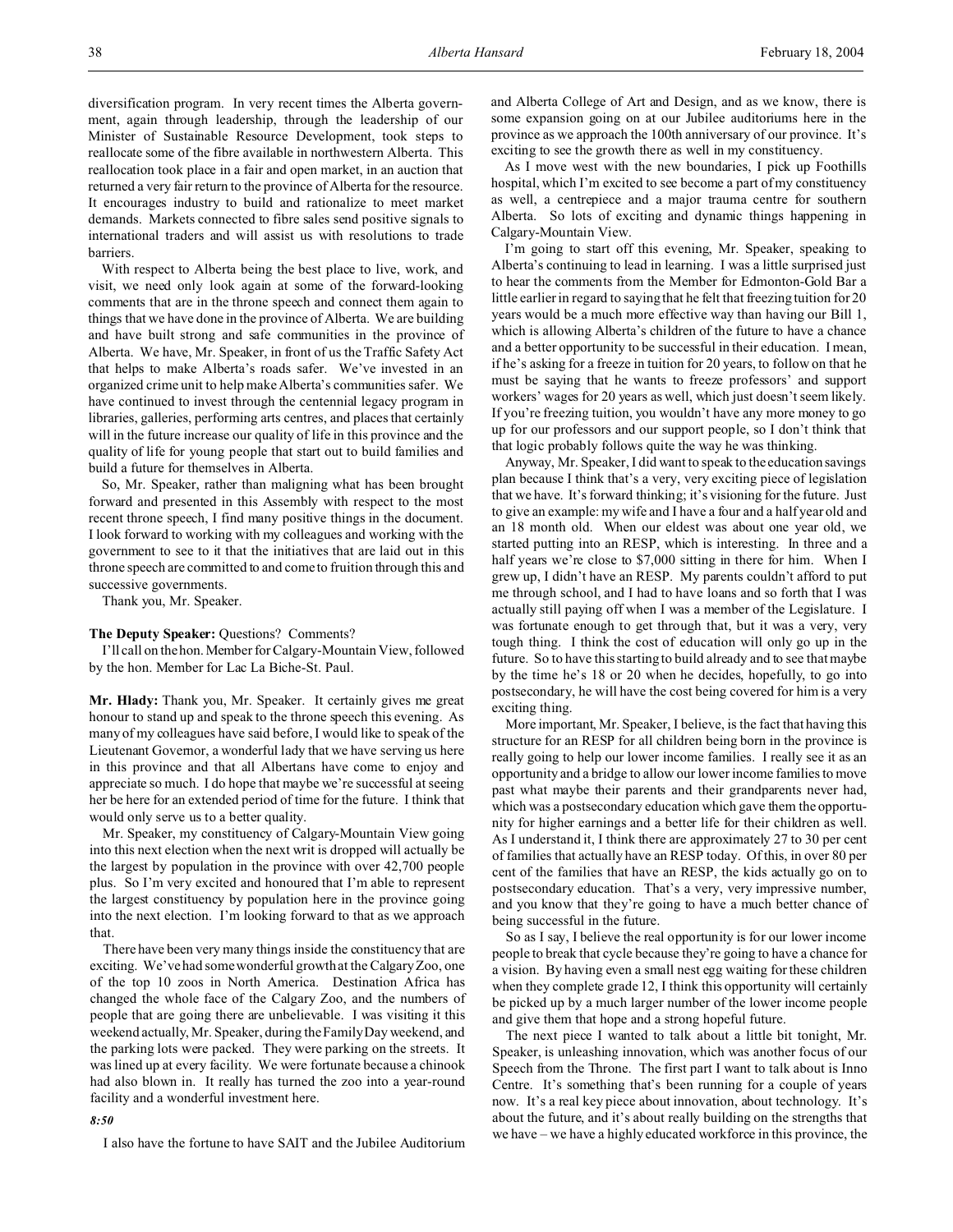highest in North America – and taking the pieces and what we have to make it happen. Inno Centre, Innovation Centre, is being supported by organizations in this province, and it's becoming a cornerstone. It's a cornerstone in the sense that what it has is about an 80 to 90 per cent success rate in taking companies from noncommercial to a commercialization process, from a precommercialization process right through to being successful.

When you have technology companies being started up in other parts of the world, even down in San Jose, in the centre of where we see technology growing in California, the centrepiece in the world by far, a 20 per cent success rate on start-up companies is considered pretty good and very much an average. But the model of the Inno Centre, allowing for an 80 to 90 per cent success rate, means that you have such a better chance, a better place to be investing your money, a better place to be coming as workers and having a chance to continue to be successful. That's a big piece of unleashing the innovation in this province that we have been working on.

Another big piece, I believe, Mr. Speaker, is going to be around the petrochemical area. The oil and gas has been a raw product that we've been able to ship, and it has been a huge piece of allowing us to have the advantages that we do have in this province. The royalties we've been collecting off that have been fantastic. At the same time, we've been shipping a lot of the product as a raw product off to other parts of North America, and it hasn't been graded and brought up to full value and getting the value-added piece that we want to see.

Right now the Alberta Chamber of Resources is working on setting up a task force. That's been talked about; the industry is out there working on it, working together with the petrochemical industry and bringing this task force together. Hopefully, that will happen in the very near future. What they're looking at is a cornerstone of potentially one more refinery. Potentially an \$8 billion private-sector investment, this particular refinery would probably work maybe in the area of clean fuels, polypropylenes, and this piece along with what we already have here would allow for a big piece of the cornerstone of the value-added structures, products, manufacturing to be happening here in the future. It's very crucial for creating a cluster that we have this other cornerstone, and we certainly hope that we can see this sort of thing happen and that the private-sector money sees it as a good investment and a place to do this.

I want to give an example of what we have right now. Out of our natural gas comes the product of ethane. When you have the rich natural gas, you have more ethane. NOVA Chemicals takes and buys the ethane at four cents a pound. They take that four-cents-apound ethane, and they turn it into 40- to 70-cents-a-pound polyethylene and really upgrade the product. They have the largest polyethylene plant in the world right here in Alberta in Joffre, just outside Red Deer. They ship that polyethylene all over the world today to take it to other values. There are a few manufacturers here in the province but not very many.

One example of what we do have is a company in Calgary that buys the polyethylene and other products coming out, and they turn them into hockey sticks. So they're taking a pound of the ethylene that has gone from four cents to 40 to 70 cents, and they're turning it into hockey sticks at \$200 to \$300 for a hockey stick. That's where the value-added is. That's the advantage of what we have with the raw products that we have in this province, and the opportunities are there.

In Germany in the city of Marl it's a very interesting model. They did a very specialized set-up, and over a 1,200 hectare area they set up 70 companies, 70 companies hooked up in a couple of sections of land. In those 70 companies working together, there are 400 different products being produced. Very, very exciting. We have that opportunity, Mr. Speaker, to be doing that with the Fort Saskatchewan site that we have, working all the way from Fort McMurray down to Joffre and the pipelines and rights-of-way that we have created out to Lloydminster and the wonderful opportunities to bring all of that together, whether they're right together on the same site or slightly along the pipelines. Great opportunities to make it happen.

Today about 40 per cent of our product, our ethane, is going out as a waste product. I'm sure everyone has seen the big, black Procor cars when they're going south. Well, they go south full, and they go down to the Gulf coast or they go out to eastern Canada, down into southern Ontario as well. We don't have the ability to take those products and refine them and turn them into finished goods. They're taking them down there. What we have is a waste product, and they're turning them into finished goods. We don't have the catalyst size, the cluster size, that we need to be able to take those products and turn them into finished goods.

These are the opportunities, Mr. Speaker, that allow us to grow. I think that by working to really make some things happen around this task force, we will see some really big innovation things happening in the future and growth in this province, hopefully in the manufacturing sector.

Mr. Speaker, this sort of leads me into the global marketplace, which I think is really the most exciting piece as we see things happening, and you've seen it in the speech as well. With the approach of our 100th anniversary, certainly we are bursting with opportunities in this province for Albertans to be successful inside the province and taking the technology, the knowledge, the products out of the province and selling them world-wide. Albertans certainly know this, and they do like to compete globally. We see it happening. However, it's important to continue to push out the envelope, to be present in all corners of the globe. With 85 per cent of our trade with the U.S. it's extremely important to have a presence in Washington, which we've talked about as well, and the expansion for that. It's important that we have that presence there. We must continue to work on that. That is our one trade partner that we have some amazing success with today.

### *9:00*

It's also important that we get to the rest of the world. We heard the minister of agriculture speak earlier today about 24 other countries that we're exporting our beef to today. Very, very exciting. But you have to be present in those countries to be able to talk to the people, to talk to the people who are going to buy the products, to help market them and make it happen. I think that when we're so dependent on one country, as we are with our neighbour, it is a risk by not being out into the rest of the world. So I think it's very important that we continue to expand and work hard at being everywhere as well as strengthening our relationship with the United States.

I was also very happy to hear Her Honour speak to creating grain marketing choice. I think the words she actually used were "aggressively pursuing" grain marketing choice. I believe our producers desperately want that. I think it's a wonderful thing, and I'm glad to see the minister of agriculture thumping and supporting me on that. I believe that's what we need to see happen.

I think a couple of facts are important to say again, and I'm sure you've heard me say it before. Pre-1945, 35 per cent of the valueadded agricultural products due to wheat and barley in Canada were produced in Alberta – 35 per cent, pre-1945, pre-World War II. Along came the Canadian Wheat Board, and we saw a migration of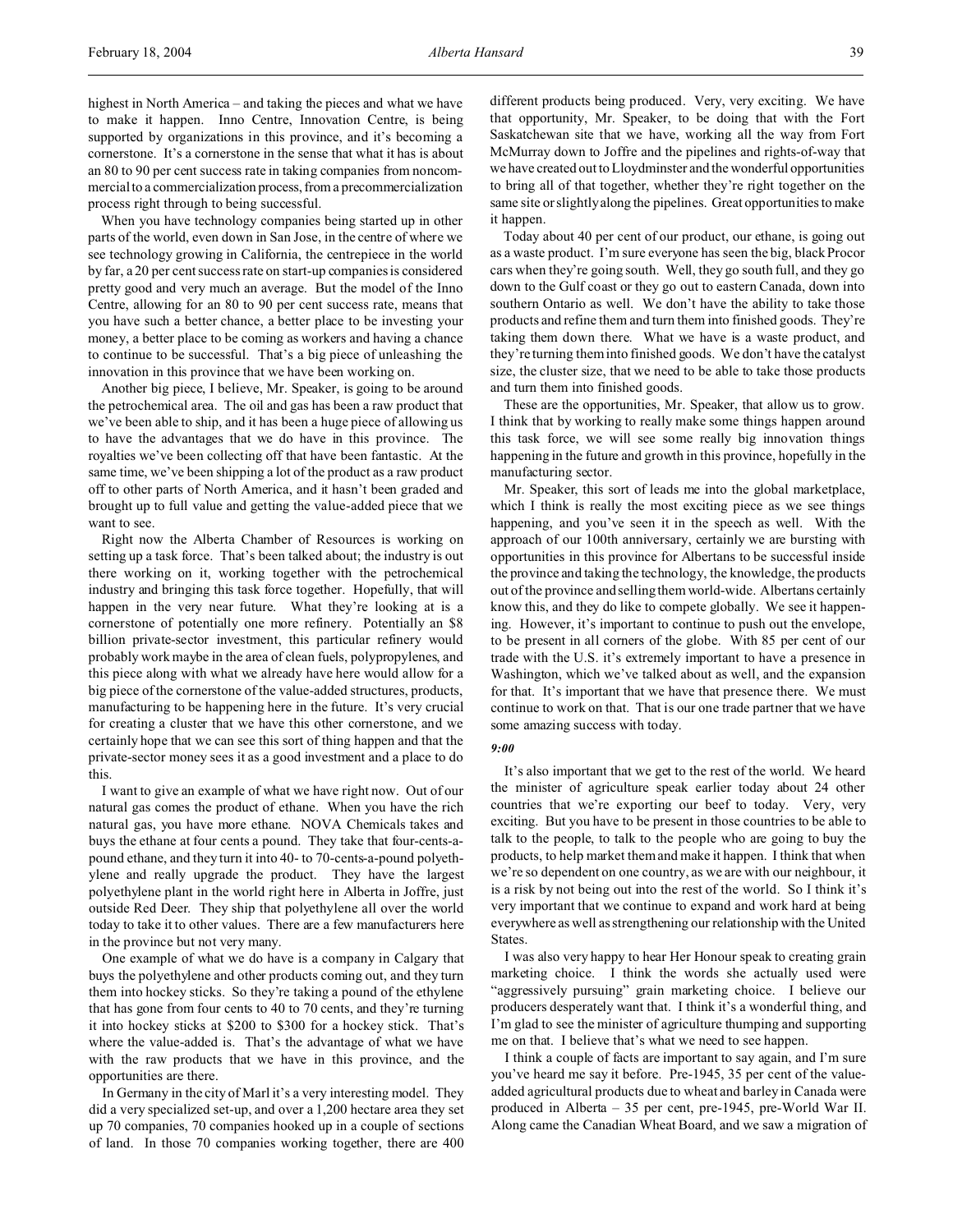the value-added products moving to eastern Canada. We today have less than 5 per cent of the value-added agricultural products here in this province. One of the targets that the minister has set forward is a \$20 billion agricultural industry. To achieve those goals, we need to have the value-added agricultural industry here in this province, and we have to fight hard to make sure that that does happen. I think we will work hard on that this spring. I'm excited to see it, and I hope we can be successful in achieving that.

I'm also hopeful in the fact that we have a new federal minister of agriculture, Minister Speller. He has done some wonderful things in regard to agricultural expansion and wanting to see a test market happening. I hope that we have a chance to work closely with him to make that sort of thing happen here in the future.

Mr. Speaker, I think there are many, many pieces of this throne speech that we have gone through that have allowed us to see wonderful things happen: our seniors, which have been spoken of earlier tonight, funding for our police officers. Many, many other pieces are going to make an exciting time in discussion as we go through the spring session.

We're very, very fortunate to live in this province, and I'm honoured to have a chance to speak to the speech here this evening. It's going to be a great, exciting year, and I look forward to hearing more debate on this tonight.

Thank you very much.

# The Deputy Speaker: Questions or comments?

The hon. Member for Lac La Biche-St. Paul.

**Mr. Danyluk:** Thank you very much, Mr. Speaker. It is indeed a pleasure and a great honour to rise today and respond to the Speech from the Throne delivered by the Lieutenant Governor, Her Honour the Honourable Lois Hole, to open the Fourth Session of the 25th Legislature. The Speech from the Throne is rooted in tradition. This speech is more than a simple message. It symbolizes the ideals and aspirations of Albertans. This speech is a road map for future years. It outlines the goals and directions for the upcoming session. It also holds the priorities of our government and focuses on addressing the challenges that Albertans face.

I am proud to stand before this Assembly representing my constituency of Lac La Biche-St. Paul and respond to this important message. It is evident that the government continues to look towards the future with high hopes. It has instilled the values that will benefit all Albertans. This government has worked diligently to foster goals, principles, and policies that all Albertans can be proud of and proud to call Alberta their home.

The government has taken a proactive approach in planning for the future not only for our children but for our grandchildren and great-grandchildren. We have witnessed this course of action over the last year, and it is evident from the Speech from the Throne that these intentions will continue. As Her Honour mentioned, the government's 20-year plan will identify key areas of success and set goals relative to these areas to secure the future of all Albertans.

Mr. Speaker, this forward-thinking is definitely not new to this government. Earlier this fiscal year the province created the stability fund to bring predictability and stability to Alberta's finances. This year the government has put \$2.5 billion into the fund, and it is forecast to be \$3.4 billion by March 31, 2004. As the Premier mentioned in his televised address, the fund is based on a simple principle that you don't spend every dollar you have. This fund is designed to stabilize provincial resource revenues in planning for the future of Albertans. It also allows for government flexibility in funding for immediate necessities.

During this past year it has permitted the province to respond to

natural disasters as well as providing compensation for high energy prices without having to take money away from core programs. It also has been there to help the province through the difficulties experienced in agriculture.

Mr. Speaker, I would like to spend a few moments commenting on Alberta's agriculture sector. As one of the major industries in Lac La Biche-St. Paul this subject is of great importance to my community. Agriculture is the backbone of this province and undoubtedly an important part of the economic future of Alberta. This industry has faced many challenges over the last year. Farmers from across the province have felt the effects of BSE. This has dramatically altered the entire Canadian cattle industry. I would like to stress that the province has responded to the crisis by offering support to producers while working diligently to restore confidence in our beef industry.

As Her Honour alluded to in the throne speech, the North American cattle market is highly integrated, and therefore we need to continue working on restoring international confidence in Alberta's beef. Rebuilding beef markets is at the forefront of that effort. The province will continue to work with industry leaders to make necessary changes for sustainability and vitalization of agriculture. Government and industry together need to take appropriate actions while developing solutions that reflect new market realities.

The province has responded with a variety of programs. Since last May this government has committed nearly \$400 million to BSE recovery and related programs, which is more than any other province in Canada. These efforts are designed to help ease some of the difficulties our producers are facing. Programs were developed by the Alberta government along with the Alberta cattle industry to assist livestock producers. I would like to stress that the programs were not designed to solely provide compensation. These programs focused on ensuring the system worked effectively and moved cattle throughout the entire process. Cattle movement from feedlots and packing houses was crucial and provided a positive impact back through the system for cow-calf producers and truckers.

I want to acknowledge that BSE is not the only area where Alberta farmers and ranchers have felt industry pressure and hardships. Drought was still a factor that impeded crop harvest, although the province experienced some increased moisture levels this past year. Moisture levels are significantly low, and revitalization of pastures and replenishment of groundwater levels is crucial. The government rose to address this impediment with programs and security measures for our farmers. Alberta producers have access to comprehensive risk management tools and support programs to respond to drought. These include emergency water pumping programs, crop insurance, the Canadian agriculture income stability program, and the farm disaster loans.

Grasshopper infestation has also devastated crop production over the last year. The grasshopper outbreak was widespread, affecting many areas of the province, but it was exceptionally evident in my constituency. The potential crop damage can be ravaging if left uncontrolled. The Alberta and federal governments have recognized this problem and provided more than \$20 million in producer assistance over the last two years.

Despite the many difficulties that farmers and ranchers are experiencing, we must remember that agriculture is an important industry to this province as well as the future of Alberta's economy. The government is working to facilitate agriculture industry growth, enhance rural sustainability, and provide safety nets for producers. The government will continue to operate alongside industry to develop creative and responsive solutions to challenges we face in the future.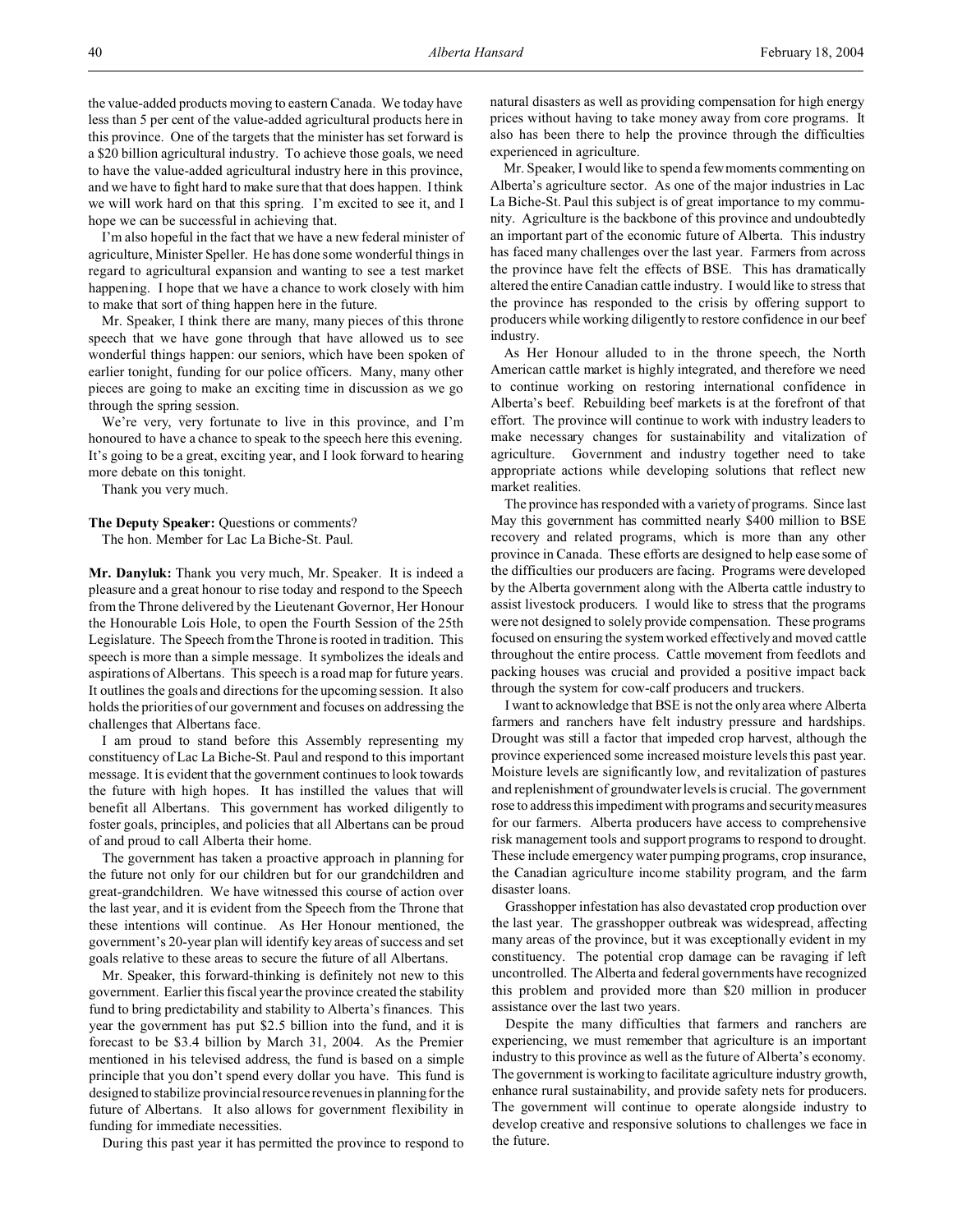## *9:10*

Mr. Speaker, I would like to spend a few moments addressing tourism, which I believe is another important industry in the province. The Lac La Biche-St. Paul constituency is the home of Alberta's Lakeland region. This area offers much diversity, including boreal mixed forest; clean, clear lakes; sandy beaches; marshy wetlands; and prairie landscapes. The tourism sector holds great potential for the future of this province, and Her Honour brought attention to it in the throne speech. Albertans need to look ahead to future opportunities that can aid in securing prosperity.

Many tourist activities exist, and opportunities are continually being developed. However, I believe we must further encourage this development and expand the scope of provincial tourism. Alberta's tourism industry derives its strength not only from its magnificent scenery, but it does so in conjunction with its service excellence and its strong private-sector partnerships. During 2003 Alberta'stourism industry generated over \$5.3 billion in annual revenue. Revenue estimates are expected to continue growing over the years. Mr. Speaker, I feel tourism efforts should be promoted for all areas of the province. Great potential resides in other locations as well as the Rocky Mountains, Alberta's splendor.

Alberta is very fortunate that tourism is supported by provincial, national, and international visitors. The province must continue to invest in our parks and campsites to continue attracting national and international travellers. This is a vital part of our future. I'm pleased that the Premier mentioned during the televised address the importance of our provincial parks and protected areas. Twenty-one million dollars will be invested in our parks in order to upgrade facilities. This money will be allocated over the next three years. I truly support this initiative to revitalize provincial parks. They are an important attraction to generate revenue in this province. We must also ensure that there is a consistent standard across all parks and that we maintain the infrastructure in order to continue providing premium service in Alberta tourism.

Mr. Speaker, I'm also pleased that the government will stay dedicated to spending in priority areas such as health care and education. It is crucial to promote sustainability conditions and equitable health care for rural communities. We need to strike a balance between providing essential health care services in rural communities while remaining cost-effective. Her Honour in the Speech from the Throne referred to increasing access through providing greater choice of how and where patients can receive the appropriate care. I welcome the province's increased support for community-based care options. It is imperative to keep important health services in our communities. We need to concentrate on bridging health care gaps between urban and rural settings in order to increase access for rural Albertans. Health care providers and the delivery of medical services must remain effective and be provided in an efficient manner for all communities regardless of their location.

Mr. Speaker, I would also like to mention that over the last year Albertans saw improved access to health care services. A key strategy of this government is to improve the overall health and wellness of Albertans. Health spending in 2003-04 was increased to \$7.35 billion, which is up 7.4 per cent from the previous year. As well, the new electronic health record offers health care providers access to patients' medical information,which translates into optimal care decisions for Alberta patients.

Mr. Speaker, this government remains committed to seniors. It recognizes the valuable contributions these individuals make to communities across the province through their work in volunteerism. Seniors donate their time and services to enrich and enhance our

neighbourhoods. The Alberta government is dedicated to providing support and services needed to maintain their independence and well-being. I believe this is crucial. As Her Honour mentioned in the Speech from the Throne, the government will be creating further co-ordination in its response to the changing needs of Alberta seniors. We must ensure that as Alberta's seniors population grows, we have the services as well as program assistance to provide for our seniors.

As all Albertans can tell, the government will be dealing with a lot of important issues over the course of the next year. In closing, Mr. Speaker, I would like to thank you for the opportunity to respond to the Speech from the Throne. I am pleased to support this vision as it represents our government's sound principles, leadership, capabilities of forward thinking, goals for continued prosperity, and commitments made to all Albertans.

Thank you very much, Mr. Speaker.

**The Deputy Speaker:** Questions? Comments?

The hon. Member for Whitecourt-Ste. Anne.

**Mr. VanderBurg:** Thank you, Mr. Speaker. It's a pleasure to respond to Her Honour the Hon. Lois Hole's Speech from the Throne. Her Honour talked about the four pillars in Alberta's 20 year plan to help develop Alberta's success. Today I would like to relate these pillars to the issues affecting the people living in Whitecourt-Ste. Anne.

The important issues in the Whitecourt-Ste. Anne constituency that affect each and every one of my communities are related to agriculture. Alberta's agriculture industries continue to battle major issues. Drought continued to destroy crops in 2003, and of course the presence of BSE in northern Alberta crippled Alberta's multimillion dollar beef industry. Hundreds of jobs have been lost, and many farmers are left with few options. The Alberta government needs to continue to support this industry focused on ways to help our primary producers.

There's another threat to Alberta's economic prosperity that's also important in Whitecourt-Ste. Anne, and that's the ongoing softwood lumber dispute. I hope the opening of the Alberta office in Washington, D.C., can help make progress with Alberta's largest trading partner. I also hope that the Alberta government can work with the federal government and other provinces to find a solution to these major trade disputes.

One of the factors that makes Alberta a better place to live, work, and visit is its tourism industry. People from around the world enjoy Alberta's wildlife and environment. However, in Whitecourt-Ste. Anne illegal hunting and fishing continues to threaten the stability of our natural resources. Conservation officers in my area have told me that more resources would help to find and catch more poachers. This session, Mr. Speaker, I'll be sponsoring a motion that asks the government to levy a surcharge onto existing fines for fish and wildlife offences. Under the Wildlife Act or the Fisheries (Alberta) Act surcharges attached to the fines are collected and dedicated to the victims of crime fund. I think we should expand the spirit of the Alberta victims of crime fund to all offences to the Alberta fish and wildlife resources by dedicating funds to the conservation fund. Amending existing legislation to create a conservation fund would help solidify additional revenue for provincial conservation and enforcement programs.

Mr. Speaker, a safe and well-maintained transportation system is important to help Albertans work and live. Transportation is an important factor assisting the growth of Alberta's rural economy. Through good planning by the Department of Transportation the twinning of highway 43 is progressing very well. I hope to see this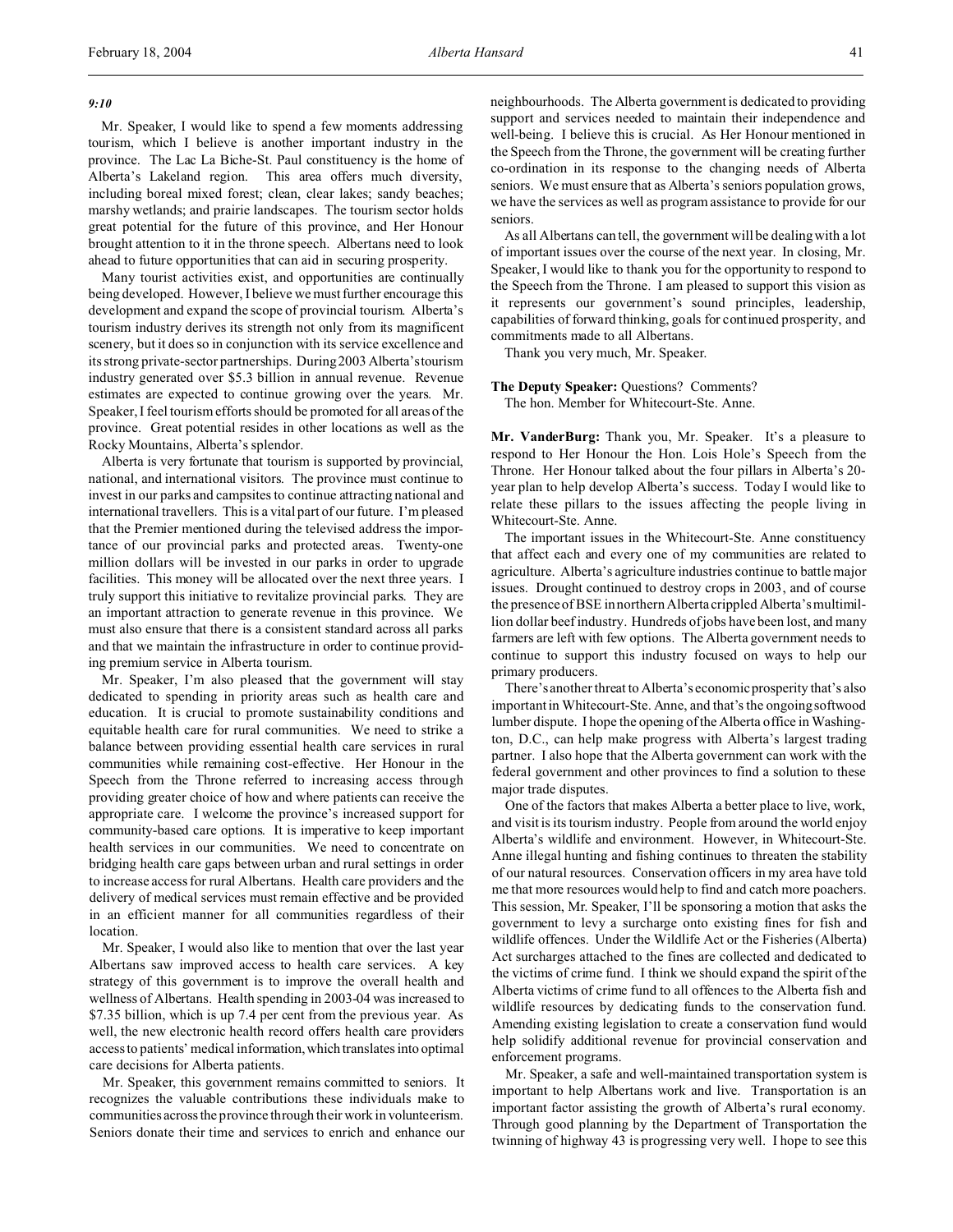project completed through Whitecourt-Ste. Anne in the near future, but as well the department needs to continue to work closely with my municipalities to meet their ongoing needs and pressures.

### *9:20*

A special note I have now is to the Minister of Infrastructure. You know, things are going well in the Department of Transportation, but I'm not quite as optimistic about the infrastructure projects. Her Honour talked about the changes and improvements to Alberta's education system. I worry about some areas in my constituency that will struggle to meet leading in learning goals. For example, some of the schools operating in my constituency were built in the 1920s and have been scheduled for replacement for some time. New school construction has been delayed due to other provincial priorities. I can understand that immediate issues keep arising. At the same time, students in my area are trying to learn while chilling winter winds blow through the cracks in the walls. I've even had the opportunity to tour the Minister of Infrastructure through Whitecourt-Ste. Anne to have a first-hand look at these buildings. I'm hopeful, given that the minister has seen the light – that's through the walls, I mean – that he will find a way to address the situation. I wonder what would happen if a school built before the Second World War and in poor condition were used in our more modern, newer communities. How long would it take before a new school would become a priority in these centres? I hope the government's commitment to infrastructure improvementswill help address these old schools.

On the learning front a concern that I hear directly from the teaching community deals with their benefit plan, and I think many MLAs have heard this. One way to help teachers is to revisit the unfunded liability in the teachers' pension. Alberta is blessed to have young, energetic teachers entering our public system. These teachers will be forced to carry a financial burden created before many of them were in school. According to the current repayment schedule the unfunded liability will not be paid down until 2060. Mr. Speaker, this means that the burden will be on the shoulders of today's teachers for long after they retire. It's important for these teachers to keep as many of the dollars they earn as possible. I proposed a motion for this session that will raise this issue.

Another important pillar to the Whitecourt-Ste. Anne area is competing in the global marketplace. I agree with Her Honour that we need to continue to work hard to secure long-term prosperity for the province. Some sectors of Alberta's economy will need our help. This time I turn to the Minister of Revenue for an important message. I share in Her Honour's optimism for the future of Alberta. I also agree with the urgency to find new ways to generate capital. Right now Alberta is only attracting 3 per cent of Canada's venture capital. Mr. Speaker, we have to do better, and I'm sure with the help of the Minister of Revenue we can. I would think we should look closely at ideas such as flow-through shares to encourage more venture capital into Alberta.

Mr. Speaker, most members are aware of my support for the mining industry. Flow-through shares would encourage junior mining companies to look at northern Alberta's large kimberlite deposits. These deposits are an indication of diamonds. I think this government should consider flow-through shares as a way to raise the capital needed to diversify and expand the northern Alberta economy.

Venture capital is also important for two other growing industries in Alberta: nanotechnology and new agriculture initiatives. The potential for nanotechnology is incredible. Some believe that it could be the next Industrial Revolution, and I'm proud that Alberta began the centre for nanotechnology in 2001. I think more needs to

be done to ensure that the knowledge discovered in Alberta results in profits and economic success for Albertans. We also need to ensure that the scientists we train continue to work and succeed in our province.

As I mentioned before, the agriculture industry has been hit hard in recent years, but the resiliency of this industry is something that must be admired. For example, proposals for slaughterhouses owned and operated by Alberta's producers are on the table now. Again more work and more investment must occur to move these ideas forward. Why not take a few per cent of our heritage trust fund or introduce flow-through shares? This could help the industry raise the capital that's needed today. Some may say that venture capital is risky business because the financial benefits aren't guaranteed. Well, the Premier tells us to be prepared to think differently. There's a great deal of energy and different thinking in this Assembly and throughout our great province. We should not be afraid to explore these new ideas.

Once again, Mr. Speaker, it was a pleasure to see Her Honour speak yesterday afternoon, and it's been a pleasure to serve the residents of the Whitecourt-Ste. Anne constituency. Thank you.

## **The Deputy Speaker:** Comments or questions?

The hon. Member for Edmonton-Rutherford.

**Mr. McClelland:** Thank you, Mr. Speaker. May I first recognize the enormous contributions to our province by our Lieutenant Governor, the Hon. Lois Hole. Her grace, her carriage, and her courage embody the highest ideals of service and of the Crown in our parliamentary tradition.

In these dark days when elected public service is under a cloud as a result of a culture of entitlement, as a result of a betrayal of trust by some who bring discredit to all members in all Legislatures if only by association, it is most important that our government and our Legislature reflect society's highest ideals of public service. In my experience the vast majority of persons in public life are persons of the highest character, on both sides of the aisle. We should be careful not to demean public life by action or by innuendo. Citizens must be inspired and confident in their leadership. I'm proud to be part of a government committed to honesty, transparency, and sound principles, a government that is, above all, of the people. There is no light between Albertans and their provincial government.

Tonight I am honoured to speak on behalf of the residents of Edmonton-Rutherford in reply to the Speech from the Throne opening the Fourth Session of the 25th Legislature. Edmonton-Rutherford is an established community with a wide demographic mix of income, age, and ethnicity, a constituency of vibrant community leagues where citizens come together to create a better future and life for all. Like other constituencies Edmonton-Rutherford is not without challenges. There are individuals and families living on the edge, living without great confidence in their future, some with little hope. We have not and will not allow those Albertans to be forgotten or left behind. It is specifically to those Albertans, individuals at the margins, that this Speech from the Throne offers not just a promise but a blueprint of future possibilities and opportunities.

How is this to be achieved? It starts with vision. The Lieutenant Governor on behalf of the government of Alberta outlined a 20-year strategic plan designed to ensure that Alberta's economy will have balance and strength and stability even as our natural resource revenues decline. The vision is based on four pillars: innovation, learning, competitive ability, and quality of life.

Innovation. We need to ensure that we are a value-added economy. We must turn our natural resources into value-added products, thereby enhancing not only the value of the resource but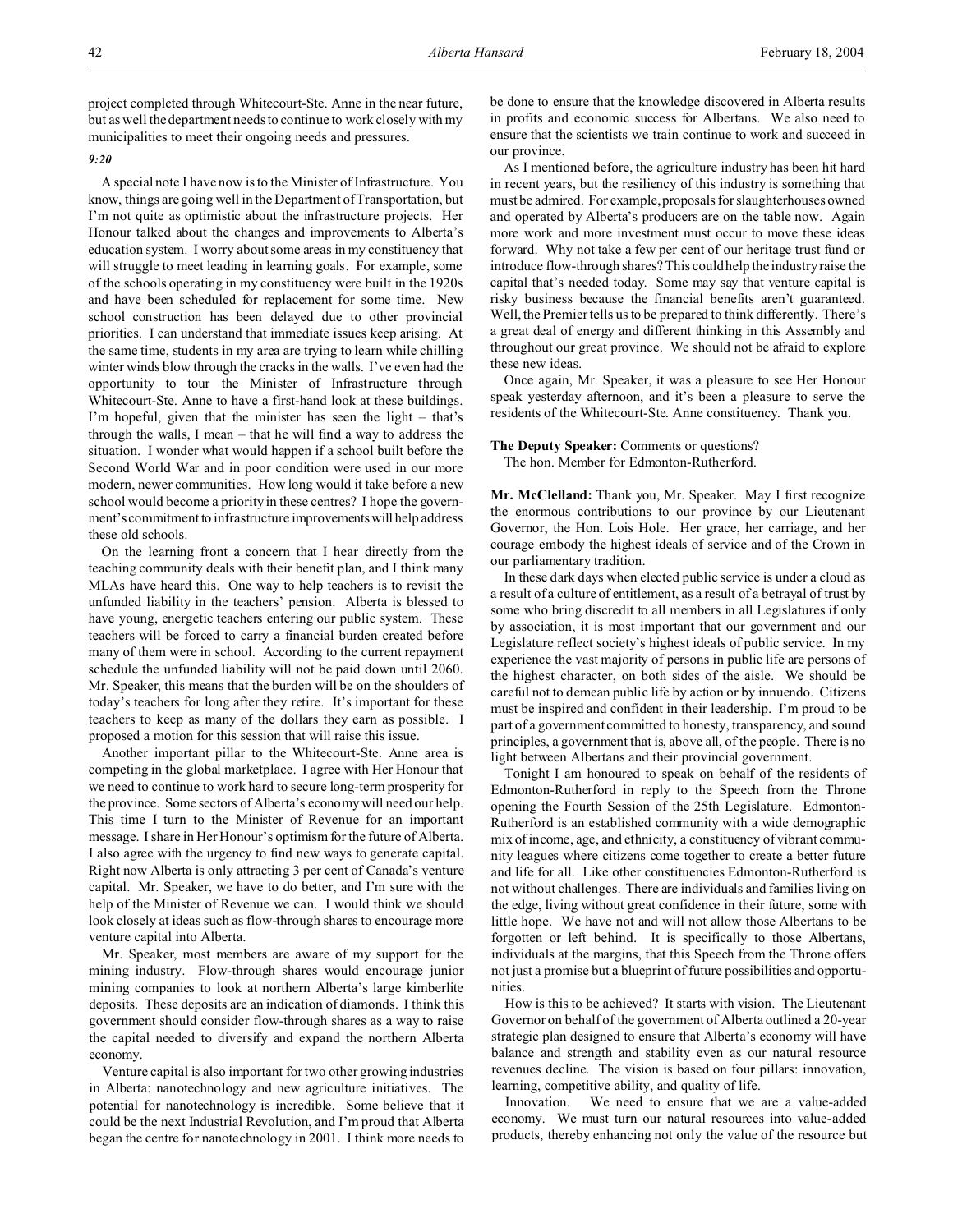also the value of the labour and profit in the resource.

Learning. A knowledge-based economy requires both a positive attitude towards lifelong learning and the necessary investments in the bricks and mortar of learning. Our ongoing investment in learning is reinforced and confirmed. This Speech from the Throne clearly confirms our government's commitment to education: kindergarten to grade 12, postsecondary, and lifelong learning including apprenticeship training. Specifically, it recognizes the contribution of educators and of the teaching profession to our society. It is fair to say that in recent years many teachers felt undervalued. This Speech from the Throne and the subsequent budget following the Learning Commission firmly establish this government's commitment to education, to students, and, indeed, to the teaching profession.

Competitive ability. In a global economy Alberta requires a global reach and the ability to communicate directly with our customers. The throne speech commits us to that end and to continue to work with the federal government and our provincial partners to ensure that we are competitive.

Quality of life, making Alberta the best place to live, work, and play. A government sensitive and responsible, responsive to those in need; a government committed to using tax dollars wisely, carefully, as a trust responsibility; a government sensitive to and responsive to seniors, including seniors living on a fixed income, seniors apprehensive as they witness their cost of living rising faster than their income; a government capable of responding to citizens generally ambivalent about health care until personally involved. Then health care becomes priority number one and must be responded to immediately. No matter how much money is spent, those citizens expect everything at that time, no questions asked. We must ensure our ability to fund health care according to our expectations, and that will require honest debate, thought, and resolution. Let us not demonize those who challenge the status quo. We will not arrive at a responsive, sustainable health care system without serious, honest debate.

## *9:30*

A government sensitive to and investing in art and culture, the beating heart of our province. We don't live on bread alone. Our artistic and cultural community is a critical economic driver of our economy and reflects our values. The brightest and best of the world, encouraged to make Alberta their home, will base their decision not only on economic considerations but also on the quality of schools, the safety of streets and community, quality of health care, and the beauty and safety of our environment.

This, then, is the hope of the future, the road map of opportunity for those yet unborn, a vision of the future to inspire confidence and hope in all Albertans. Acquisition of knowledge leads to the application of knowledge. It is the application of knowledge that creates wealth and opportunity. Our future is based on a foundation of opportunity and education for every Albertan.

Mr. Speaker, there's one more thing that I'd like to touch on in the throne speech debate, and that is Bill 1, the Alberta Centennial Education Savings Plan Act, a plan to encourage families to prepare for and to plan for postsecondary education for Alberta's children. Not only does the plan make a positive financial statement; it also suggests to families the desirability of postsecondary education in preparation for life. As we know, education is in large part the ladder of opportunity.

Surely, all Albertans will applaud this throne speech and the government for its vision, its action, and its promise for the future.

Mr. Speaker, may I move that debate do now adjourn.

head:

## **Government Bills and Orders Second Reading**

**Bill 1**

### **Alberta Centennial Education Savings Plan Act**

**The Deputy Speaker:** The hon. Deputy Government House Leader on behalf of the hon. Premier.

**Mr. Stevens:** Thanks very much, Mr. Speaker. On behalf of the Premier it's my pleasure to move for second reading Bill 1, the Alberta Centennial Education Savings Plan Act.

**The Deputy Speaker:** The hon. Member for Calgary-Egmont.

**Mr. Herard:** Thank you, Mr. Speaker. I think I beat them to their feet probably. I'm honoured to speak at second reading to Bill 1 on behalf of the Premier. I want to thank the hon. Deputy Government House Leader for moving second reading on this bill.

Speaking to the principles of the bill, I want to begin with some of the principles on how this bill first came about. I think you've heard me talk in this Chamber very proudly about my grandson Matthew. Really, about two years ago my wife and I were blessed with the birth of Matthew, our first grandchild. [some applause] Thank you. After discussing what we could do to celebrate this new life, we decided to start an RESP for his future postsecondary needs. That seemed natural enough because 35 years earlier we had done the same for our own sons, and the funds were very helpful in their postsecondary education despite the fact that RESPs were not nearly as flexible then as they are today. We discussed how precious this young life was and how fortunate it was that he was born in Alberta and had parents or, in this case, grandparents with the means to start saving early for his future advanced education.

The discussion turned to the financial disadvantage that those children without a savings plan faced when the time came for funding a postsecondary program of studies and, in particular, the difficulties that some of our rural children face when having to move away from home to the big cities where some of the postsecondary institutions are. So I remember thinking out loud about how great it would be if all newborn children in Alberta had an opportunity to have an education savings plan. As she has done so often in the past, my good wife, Rose, encouraged me to look into it, and thanks to our Premier, the Learning minister, and many others who offered encouragement and good counsel, here we are with the opportunity to make it a reality.

I want to also thank the hon. Member for Calgary-Lougheed, who successfully passed a motion in this House in 2003 called Motion 506 that urged government to look for new ways to help students finance their education. That motion put many of the issues on the table and, in my view, paved the way for the bill that we have before us today.

I began looking into the possibilities of how the province could contribute to starting an RESP for every newborn and how much such an investment program would cost and what benefits would accrue over time. I found that on average 36,000 children are born each year in Alberta and that the average cost of an RESP unit was about \$500. That didn't seem like a very large investment considering the benefits that were becoming more apparent as the work progressed. One of the most significant benefits was that on average 80 per cent of the children who have RESPs go on to postsecondary education. Now, that's a very significant number, Mr. Speaker, especially when you realize that less than 50 per cent of students who graduate from high school in Canada go on to postsecondary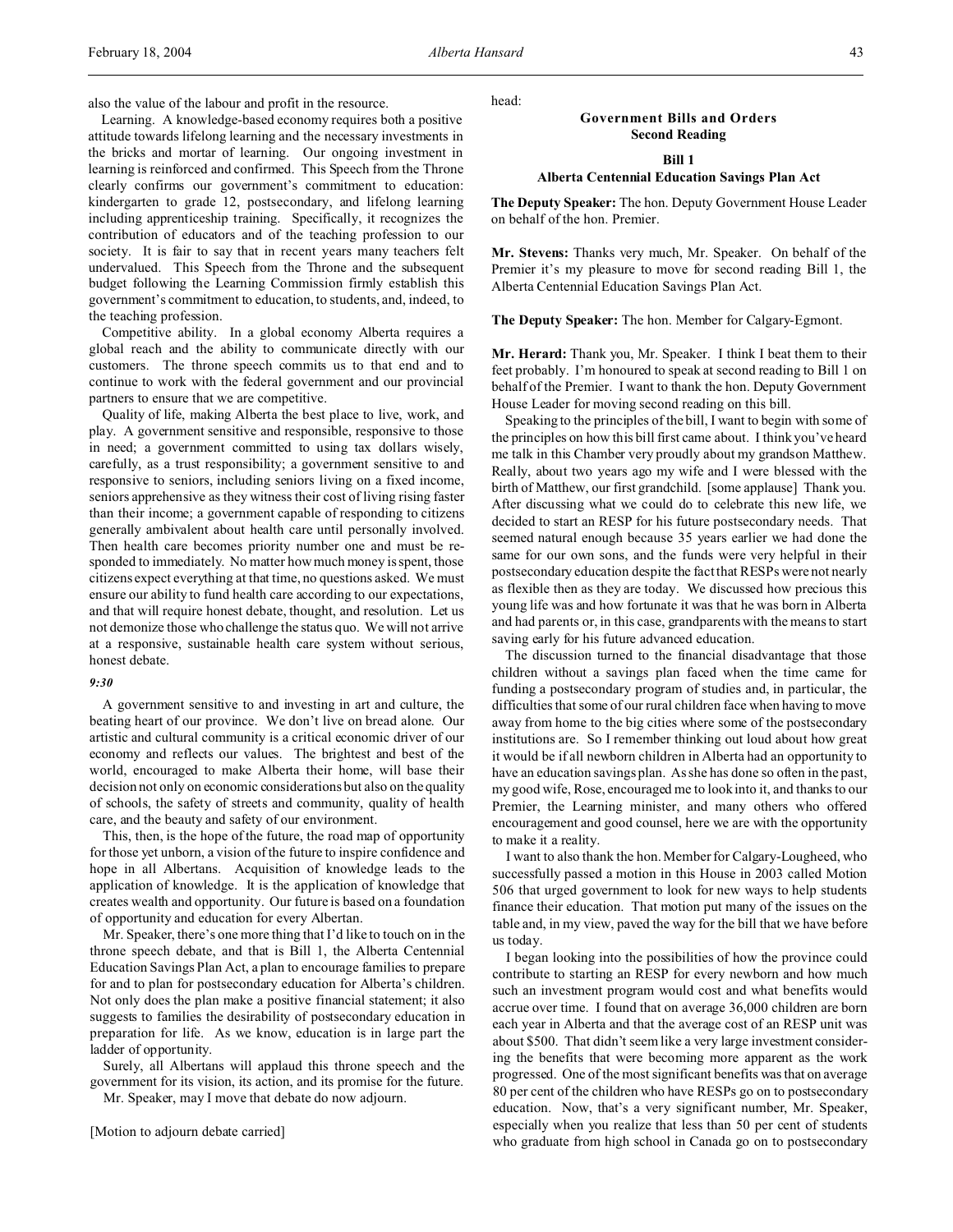learning. That information was very useful and was provided by the RESP dealers association, which has more than 40 years of statistics on plan holders and their success.

Now, Mr. Speaker, Alberta has one of the most highly educated populations, but what an opportunity to increase the number of high school students who go on to postsecondary education immediately after graduation. What an opportunity to build on the knowledge age, where knowledge can become the fifth pillar of our economy. What an opportunity to lead the country once again through a postsecondary brain gain that produces a vibrant economy, a healthier population, and a quality of life that is better than the one we currently experience; in other words, a brighter future for our children and grandchildren in a better educated society.

So let's look at some of the benefits of doing such a plan. It is estimated that increasing the number of postsecondary certificates, degrees, and licences by 20 per cent has potentially about a \$3 billion impact on our economy. That's in 2003 dollars. That's in higher wages and salaries when compared to earnings of those who don't graduate or don't go on to postsecondary education. What will that be worth in 2023 dollars? Perhaps \$6 billion, perhaps \$9 billion. Who knows for sure? But it is very, very significant indeed.

A financial analysis of several scenarios determined what could be available to Alberta students in 2023 as a result of the savings plan. The worst-case scenario that we looked at was: what if Albertans decided not to participate at all? There would still be about \$800 million available in 2023 due to the magic of compound interest and the federal government's RESP participation at 20 per cent. This would produce approximately \$2,588 for every child enrolled in the program available for their postsecondary education. That's if everybody did nothing.

## *9:40*

The second scenario is if Albertans contributed to the level of the current national average for RESPs, which, I'm told, is about \$500 per year. The amount available for Alberta students to pursue their education in 2023 would be between \$6 billion and \$8 billion, depending on the return on investment and assuming an 80 per cent participation rate in the plan. Now, those are huge benefits, Mr. Speaker, and that would contribute approximately \$21,291 per child enrolled in the plan for their postsecondary education.

The final scenario that we looked at: what if Albertans participated at the level that they did in 2002? In 2002, Mr. Speaker, the last year that figures were available, Albertans contributed an average of \$1,489 per year to RESP plans, but only 17 per cent of Albertans with children in school had a plan. So what would happen if 80 per cent of Albertans with children in school had a plan and contributed to that level? The amount available in that case would be between \$16 billion and \$20 billion. Now, even in Canadian dollars that's a huge return on investment and would make \$59,340 per child available for their postsecondary education.

Some of the other benefits of passing this legislation. First, we believe it will enhance awareness of the benefits of postsecondary education among students and parents. The plan sends a message to Albertans that postsecondary education is valued and is worth saving for very early in their children's lives. It will increase the number of Albertans that participate in postsecondary education and, therefore, in a better economy. The plan supports the principle that the cost of postsecondary education is a shared responsibility between students, their families, and government. It encourages Alberta parents to plan and save for their children's education from the earliest opportunity. Over time it will establish a culture of saving early and often for advanced education for future generations.

Mr. Speaker, the centennial education savings plan will be

consistent with current federal regulations with respect to RESPs and the Canada education savings grant plan, so we're not doing anything any differently than what already exists. The plan will contribute an initial \$500 to a registered education savings plan for every child born or adopted into an Alberta family in 2005 and subsequent years. The government will provide an additional contribution at ages eight, 11, and 14, with a matching requirement. If the beneficiary does not use the money on postsecondary studies at an eligible institution, the trustee will return any grant money to the province of Alberta. This is consistent with the rules under the Canada education savings grant and currently what happens under the federal plan.

Other provisions and regulations governing eligible investments and fees are also consistent with current RESPs and the Canada education savings grant. The federal government has agreed to administer this plan with a single application form and at very, very little or no cost to the province.

I want to thank the Minister of Learning for his support on this bill as well as his excellent staff, who became enthusiastic proponents and did a wonderful job of dealing with the many research requests. The successful negotiations with the federal government are a tribute to their professionalism and diligence. I want to thank the Treasury people who worked out all of the financial analysis, and I would urge everyone to vote in favour of this bill.

Thank you.

**The Deputy Speaker:** The hon. Member for Vermilion-Lloydminster.

**Mr. Snelgrove:** Thank you, Mr. Speaker. Well, I guess it's not a real treat to stand in that I don't support the bill, and it probably doesn't come as a great surprise to most people in this House.

I agree with the preamble. I think everyone in the House would agree with that, that we need to recognize the benefit of postsecondary education. I think that there's no question that the government should be working to raise awareness for the benefits of postsecondary education among children and their parents, and certainly we should encourage parents to plan and save for their children and their postsecondary education. We should encourage people to plan for their education, for their retirement, for their old age, for their business hopes and dreams. It's certainly no secret that planning short term and long term is one of the keys to success. We should encourage them to do that, but we shouldn't do it for them.

I'm going to only speak to some of the principles that I feel are involved in the second stage of this bill, and one of them that I have a hard time with is the principle of fairness and the fairness of application. I'm going to talk about yesterday's students, students that aren't going to be born in the centennial year. They didn't have any choice of where, when, or how they were born. They're here. They have the same aspirations as centennial babies will have and as babies for many years to come. They'll have the same expenses for schools to live with, and I just don't think that you can say: well, all of a sudden, now we're going to put this money away for you, but because you were born yesterday, too bad. I don't think that's fair, and I don't think we should want to go there.

Like the Member for Whitecourt-Ste. Anne said, we've got kids going to schools that are in excess of 70 years old, and in fact the wind does blow in and these are deplorable. To go back to them and say, "We don't have the money; we haven't had the money for the 10 years that your school has been scheduled to be rebuilt; we haven't had that money and we don't have it now, but we have \$20 million to put in the bank for something that might happen 20 years